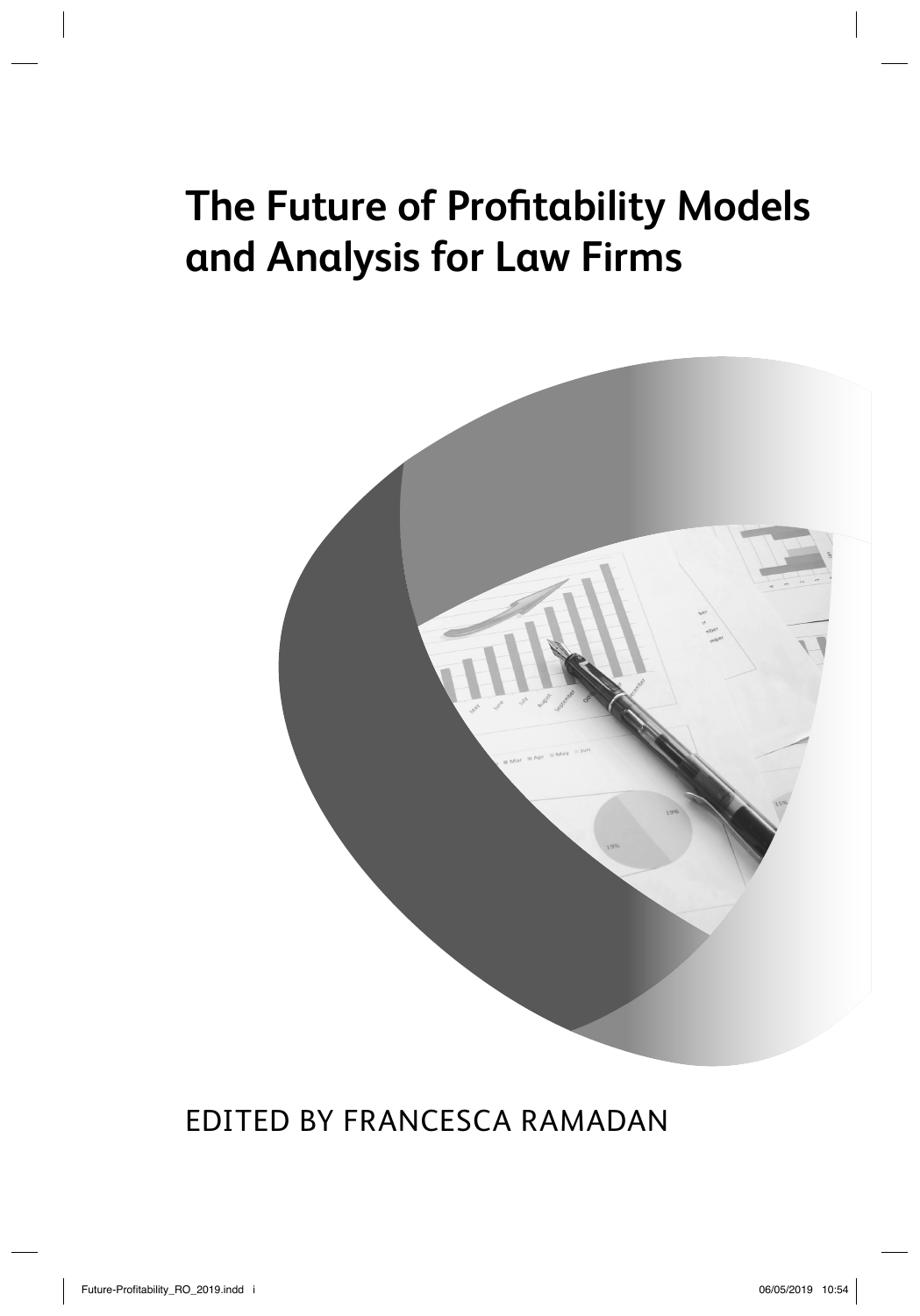### **Head of events and books** Leah Darbyshire

**Commissioning editor** Alex Davies

**Assistant commissioning editor** Francesca Ramadan

Published by ARK Group:

UK, Europe and Asia office 5th Floor, 10 Whitechapel High Street London, E1 8QS United Kingdom Tel: +44(0) 207 566 5792 publishing@ark-group.com

North America office 4408 N. Rockwood Drive, Suite 150 Peoria IL 61614 United States Tel: +1 (309) 495 2853 publishingna@ark-group.com

www.ark-group.com

Layout by Susie Bell, www.f-12.co.uk

Printed by Canon (UK) Ltd, Cockshot Hill, Reigate, RH2 8BF, United Kingdom

ISBN: 978-1-78358-372-0

A catalogue record for this book is available from the British Library

© 2019 ARK Group

All rights reserved. No part of this publication may be reproduced or transmitted in any form or by any means, except in accordance with the provisions of the Copyright, Designs and Patents Act 1988 or under terms of a licence issued by the Copyright Licencing Agency in respect of photocopying and/or reprographic reproduction. Application for permission for other use of copyright material, including permission to reproduce extracts in other published works, should be made in writing to the publishers. Full acknowledgement of author, publisher, and source must be given.

#### DISCLAIMER

This publication is intended as a general guide only. The information and opinions it contains are not intended to provide legal advice. The publishers bear no responsibility for any errors or omissions contained herein.

ARK Group is a division of Wilmington plc. The company is registered in England & Wales with company number 2931372 GB. Registered office: 5th Floor, 10 Whitechapel High Street, London, E1 8QS.

VAT Number: GB 899 3725 51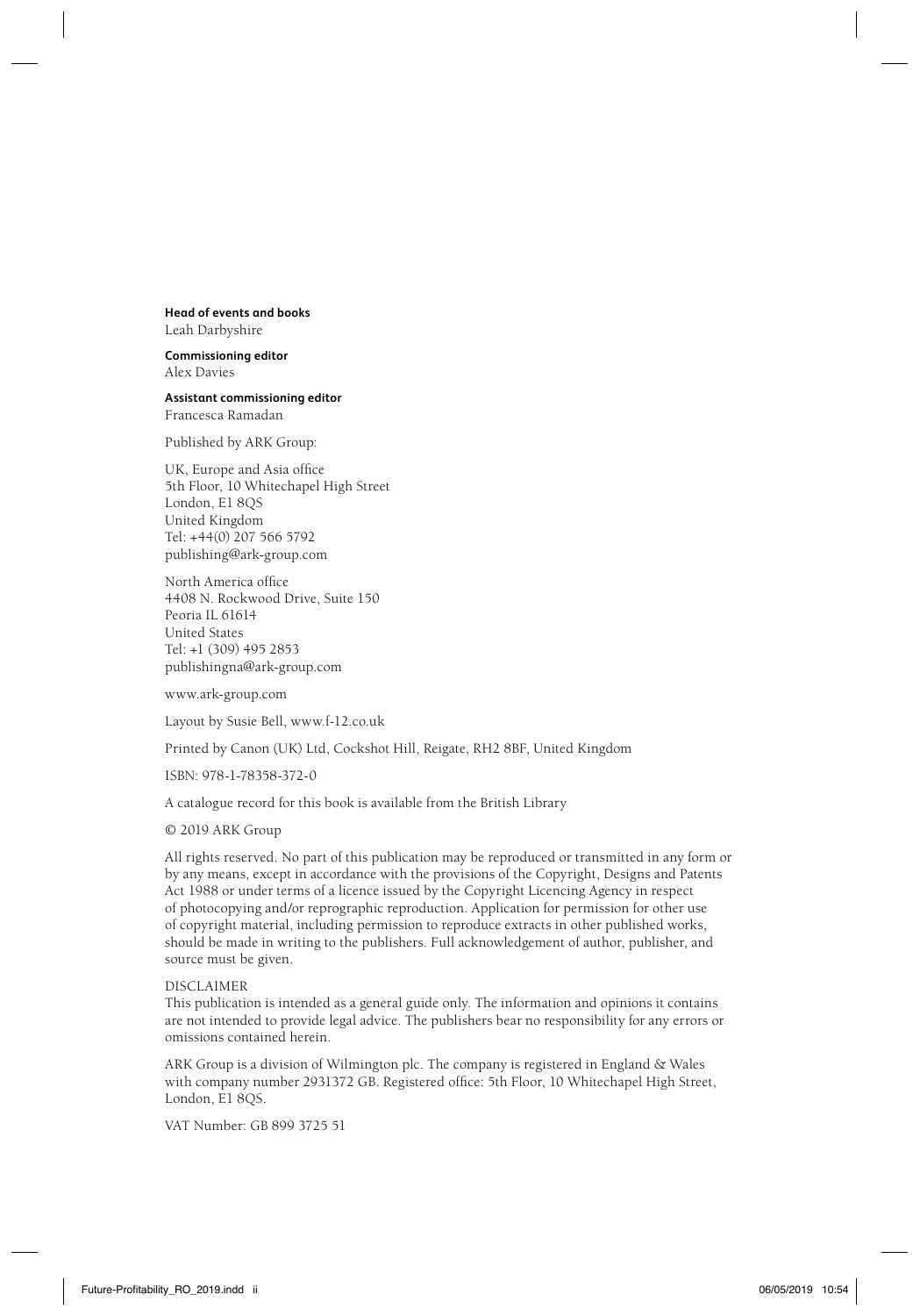## **Contents**

| Chapter 1: Budgeting and monitoring matters<br>By Dwight Floyd, director of pricing and value at Eversheds Sutherland                                                |
|----------------------------------------------------------------------------------------------------------------------------------------------------------------------|
| <b>Chapter 2: Calculating profitability</b><br>By James D Cotterman, principal at Altman Weil                                                                        |
| Chapter 3: The new paradigm - prioritizing profitability<br>By Eugenia Frenzel, director of pricing and practice management economics<br>at Perkins Coie             |
| Chapter 4: Avoiding false profits - a guide<br>By Timothy B Corcoran, principal at Corcoran Consulting Group LLC                                                     |
| Chapter 5: A roadmap to effective profitability reporting<br>By Peter Lane Secor, chief pricing officer at Pepper Hamilton LLP                                       |
| Chapter 6: Tackling partner compensation<br>By Ron Paquette, director of pricing at Akerman LLP                                                                      |
| Chapter 7: In favor of a client- and product-focused profitability analysis<br>By Thomas W Van Der Moere, chief financial officer at Neal, Gerber &<br>Eisenberg LLP |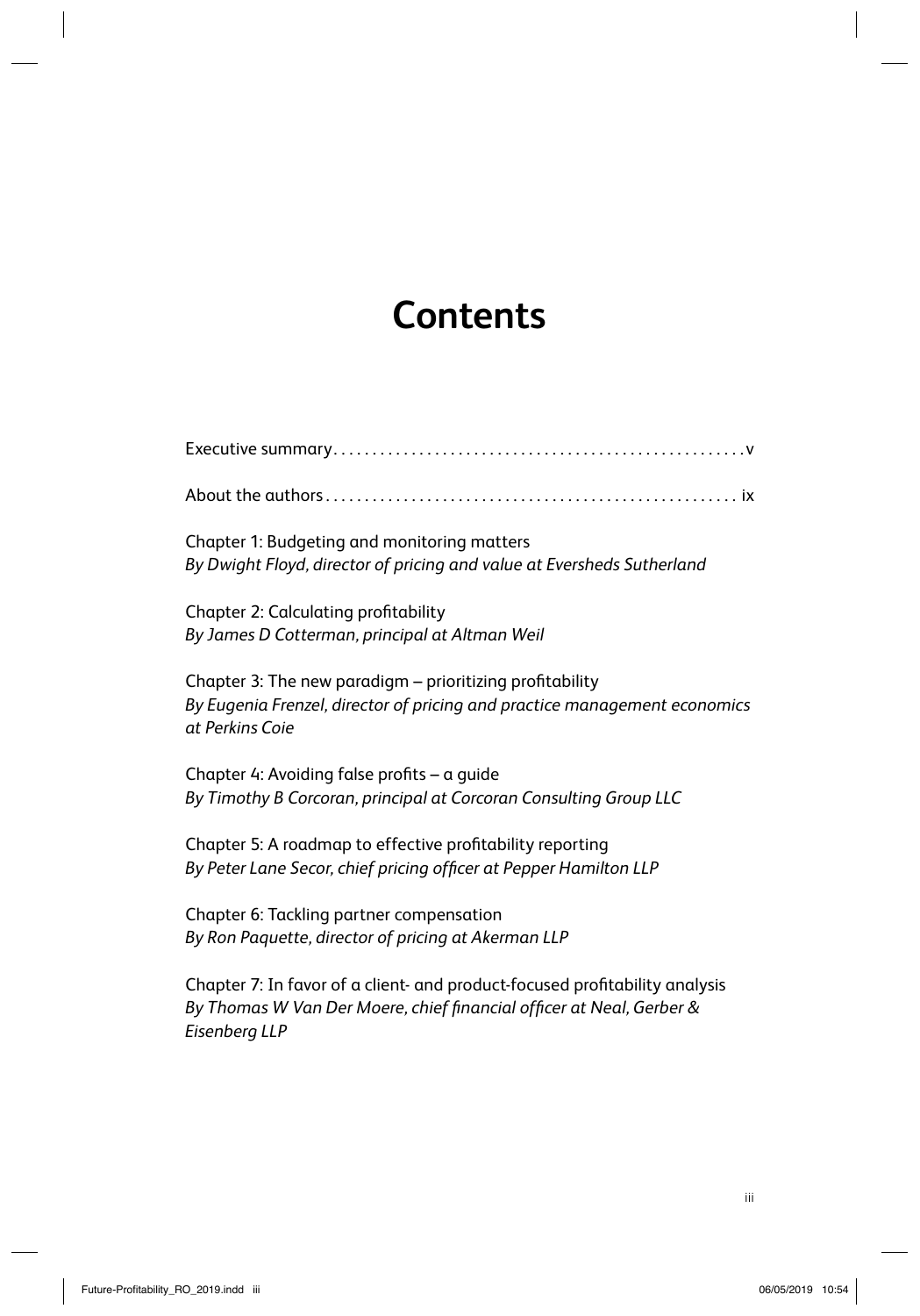### Contents

Chapter 8: Strategic approaches to improve firm financials By Eddie Raychaudhuri, chief pricing and LPM officer at Berger Singerman

Chapter 9: Leveraging profitability

By Madhav Srinivasan and Jim Foley, chief financial officer and pricing and *legal project management director at Hunton Andrews Kurth LLP*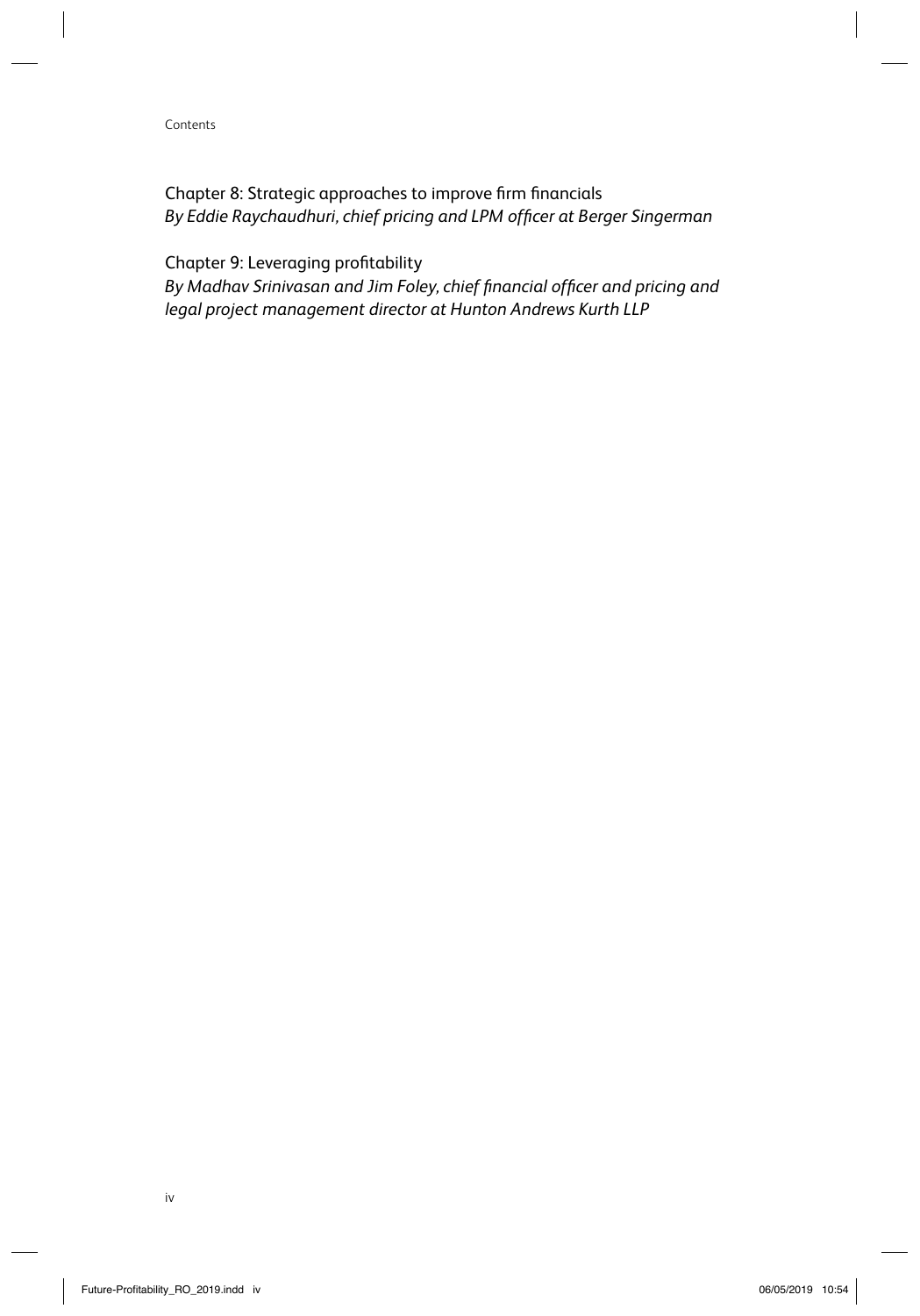## **Executive summary**

The convergence of changes in the legal landscape – wider economic pressures, the growing implementation of legal technologies, the disrupting influence of alternative service providers and their competitive pricing offerings – means that the corporatization of the law firm is well underway. The "business of law" is now more of a priority than ever before, with procurement and pricing professionals playing increasingly significant roles within firms, and a growing focus towards the measurement and analysis of profit, rather than simply its generation, becoming apparent. With this becoming common practice, it is now essential for those at the helm of their firm's profitability to take a deep dive into its real fundamentals. *The Future of Profi tability Models and Analysis for Law Firms* is the latest publication to provide this kind of comprehensive exploration into the recent and revolutionary approaches firms are adopting in their pursuit of greater returns in this current period of renaissance for the law. Featuring contributions from field experts and thought leaders – including pricing directors, chief financial officers, and management consultants – *The Future of Profi tability Models and Analysis for Law Firms* combines trendspotting, exploratory intelligence with case studies and real-world examples of best practice to act as a launchpad for application and instruction.

Law firms increasingly require attorneys to scope, plan, and budget matters on the front end, especially matters billed as an alternative fee arrangement. These plans and budgets are often used to set the price and project the profitability of matters, thereby controlling or mitigating the financial risk to the firm. Much attention is paid to getting the "right" price" and packaging the value of the engagement so that the client recognizes the price as not only acceptable but completely justified. Getting the "right price" is hard, but executing the plan within the budget can be even harder. Monitoring performance to the budget on a regular basis for conformity and to reduce inefficiencies or working out of scope, will, in turn, reduce write-downs and write-offs. This approach is an essential

v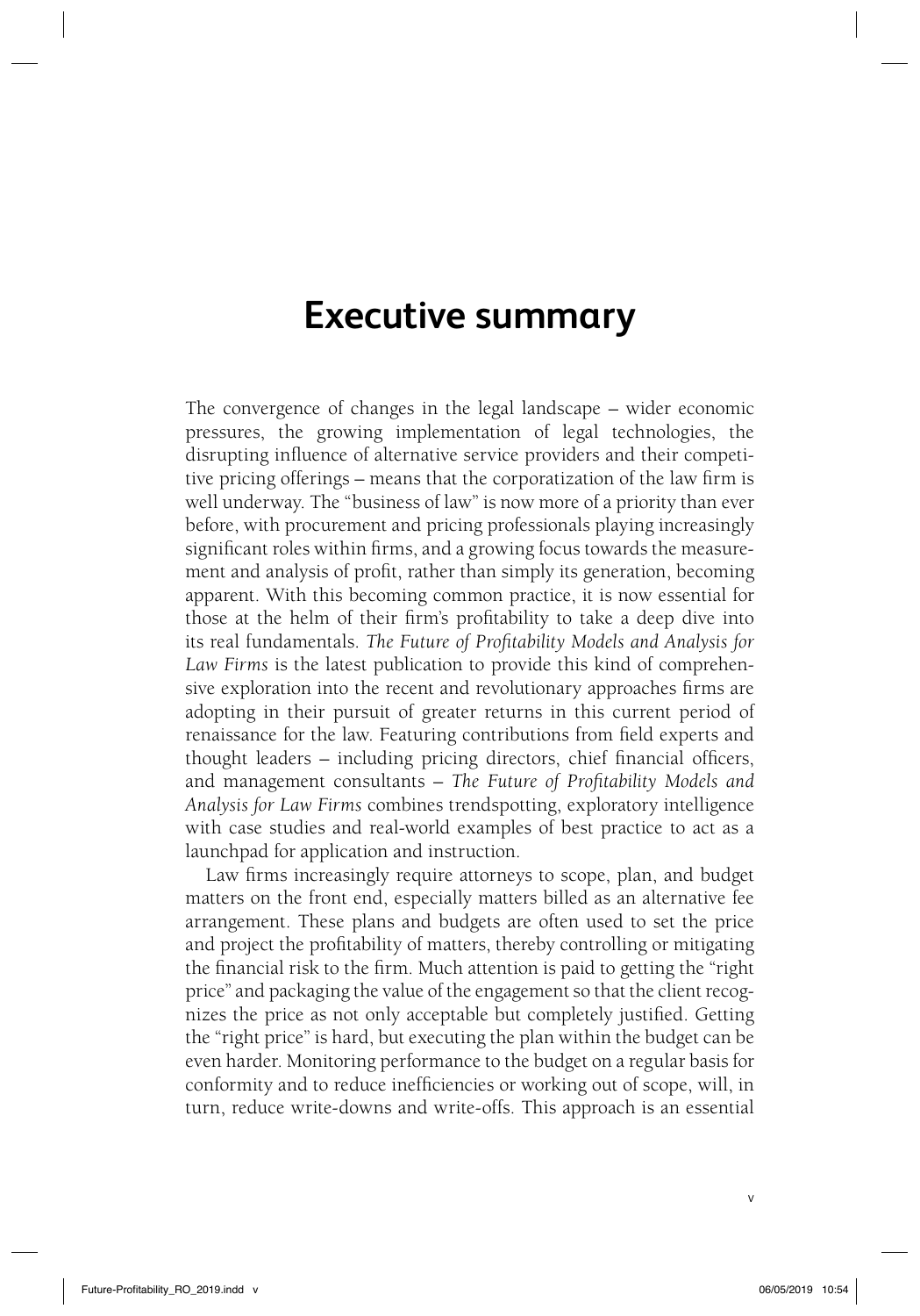### Executive summary

– if often overlooked – step to executing within budget, particularly on fixed and capped fee matters. In chapter one, Dwight Floyd – director of pricing and value at Eversheds Sutherland – delves into this underappreciated but essential management tool, demonstrating how monitoring can promote awareness and communication at every stage of a matter.

The profession has come a long way since David Maister's 1984 article in *The American Lawyer*, where he set forth the logic for his net income per partner calculation. However, many law firms still utilize the classic metrics of personal productivity (fees collected off one's own work) and book of business (fees collected off one's own clients) to evaluate partner performance and billable hours for associates. It is important for firms to have a deeper understanding of what it costs to deliver its services and the profit contribution clients and practices make to the overall success of the firm. Chapter two, by James D Cotterman – principal at Altman Weil – provides an easily implemented framework to get started, which follows the cost-per-hour model that still dominates the profession. This chapter will also look into how profits are lost in the revenue cycle through pricing discounts, efficiency write-offs, and client valued write-downs.

The surprising truth about law firm profitability is that it is often not what you think. In chapter three, Eugenia Frenzel – director of pricing and practice management economics at Perkins Coie – discusses the need to shift focus from revenue to profitability in law firms of different sizes, and highlights emerging ways to accomplish that and go beyond. Even when profitability is fully embraced at a law firm, lawyers naturally and often purposefully gravitate toward lower net profit margins; at the same time, when it comes to the bottom line, law firms are notorious for keeping profitability as a back-office, behind-the-scenes metric. Moving profitability closer to center stage will reveal a paradigm shift and highlight the next challenge facing business operations in law firms.

In chapter four, Timothy Corcoran – former CEO turned management consultant – outlines the way in which law firms can leverage current market opportunities: understanding and embracing "traditional" profit measures, establishing the cost of an hour in an hourly billing world, and appreciating that profitability must include a far wider set of circumstances in a landscape where the continued prevalence of non-hourly fees and clients' relentless drive for efficiency means a profit model based on billing high rates and high hours is inherently limiting. Utilizing his expertise and insights from his practice, Timothy will delve into the disadvantages of idolizing one approach to profit and present a more multifaceted and comprehensive alternative.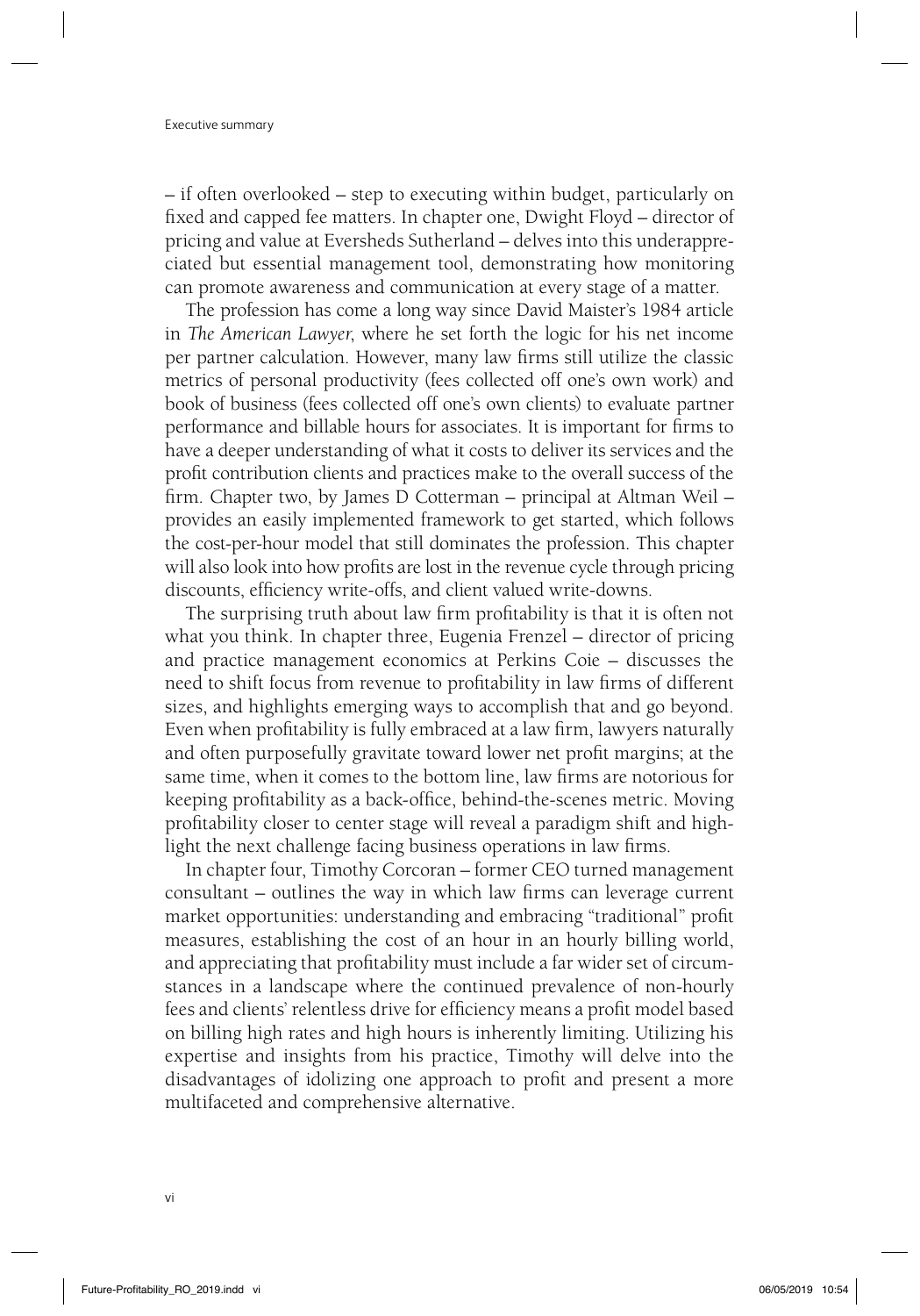Profitability reporting is essential for all law firms; however, it needs to move beyond a mandatory exercise to something that can proactively contribute to a firm's overall performance. In chapter five, Peter Lane Secor – chief pricing officer at Pepper Hamilton  $LLP - lays$  out his roadmap to effective profitability reporting, taking in its different aspects and incorporating them together into one cohesive strategy. Readers will learn new approaches to access and visibility, partner compensation statistics, and the importance of clear communication with key stakeholders.

Now that your firm has a matter and client profitability model, including revenue recognition and cost allocation methodologies, there is one more aspect to evaluate and address – partner compensation. Allocate too much as a matter cost and even minimal partner involvement can have a significant negative impact on performance; allocate too little and matters with the most partner involvement will see the highest margins. Partner involvement on its own should not be the driving factor for client or matter performance. Finding the right balance while being fair to partners and clients is a critical step to discerning accurate conclusions and incentivizing the right behaviors in your decision makers. What are other firms doing in this space? What are the strengths and blind-spots of the various approaches? These are questions that Ron Paquette – director of pricing at Akerman LLP – addresses in chapter six, providing vital guidance for those looking to learn from their competition in this space.

Companies consistently face challenges and opportunities to enhance their business models and provide value to their customers, workforce, and owners. Not surprisingly, law firms are no different. Chapter seven, by Thomas Van Der Moere - chief financial officer at Neal, Gerber  $& Eisenburg - focuses on a firm's opportunity to scrutinize existing$ and potential business using client and product profitability analysis, shifting the focus away from billable hours and time-measured revenue and providing insight that will allow a firm to direct its resources to areas where return can be maximized.

When the support of management has been achieved and a profit mythology established, what is to be done with the results? This is an issue delved into by Eddie Raychaudhuri - chief pricing and LPM officer at Berger Singerman – in chapter eight, as he utilizes his decade-long experience of launching and implementing law firm pricing initiatives to outline strategic approaches to improve firm financials. This will include setting goal metrics across differing practice groups, coaching partners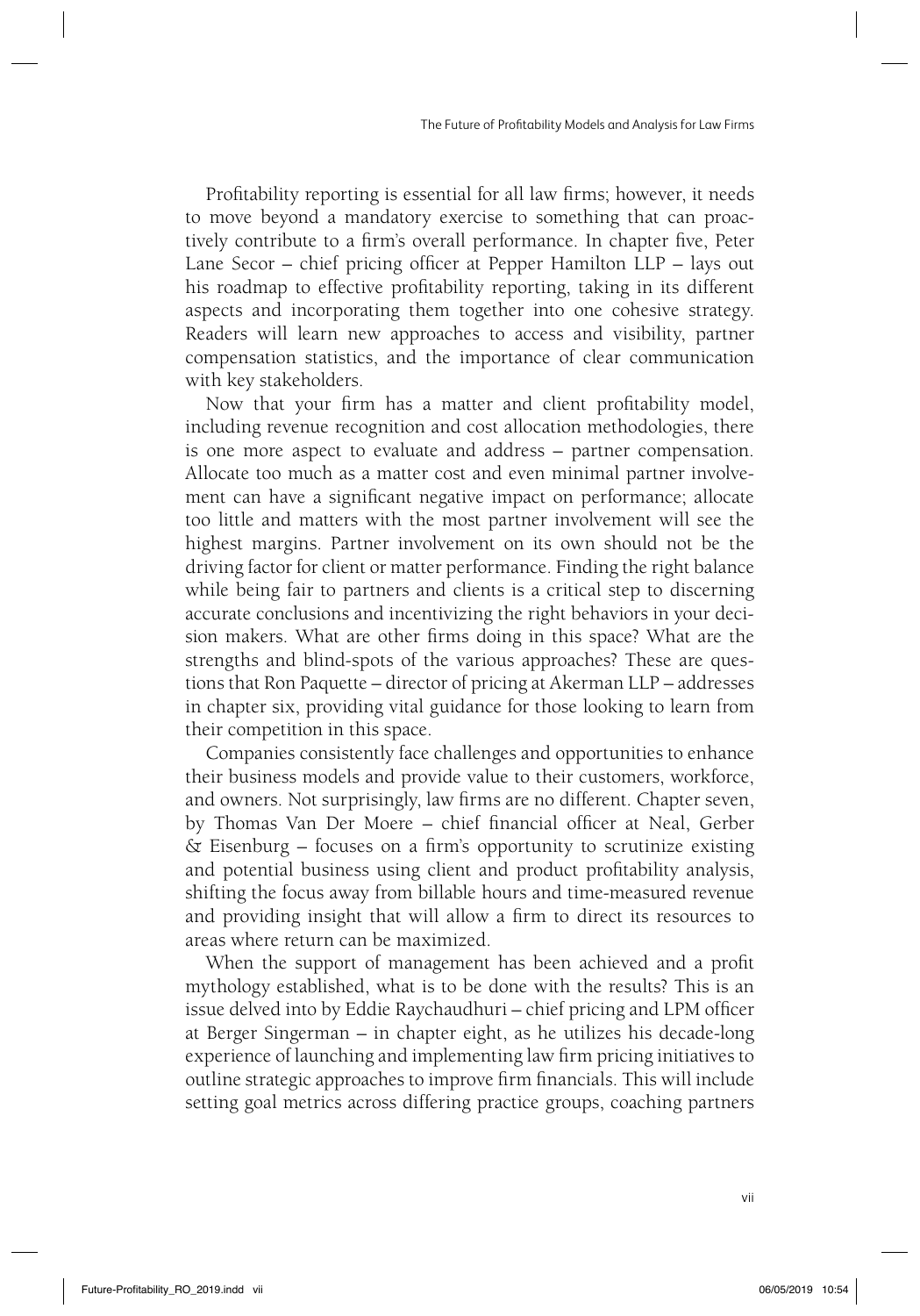on analyzing their books, and identifying which clients are tangibly beneficial for your firm's business.

Gathering data on a firm's profitability is a vital first step. The real value of this information, however, is when it contributes to an actionable strategy to improve revenue. In the final chapter, Madhav Srinivasan and Jim Foley – chief financial officer and pricing and legal project management director at Hunton Andrews Kurth LLP – delve into methods for leveraging profitability for action and results. This includes utilizing insights to realign timekeepers towards higher margin work, reorganizing staffing models that are linked to quality and financial results, and providing data and tools to partners to leverage in their practice.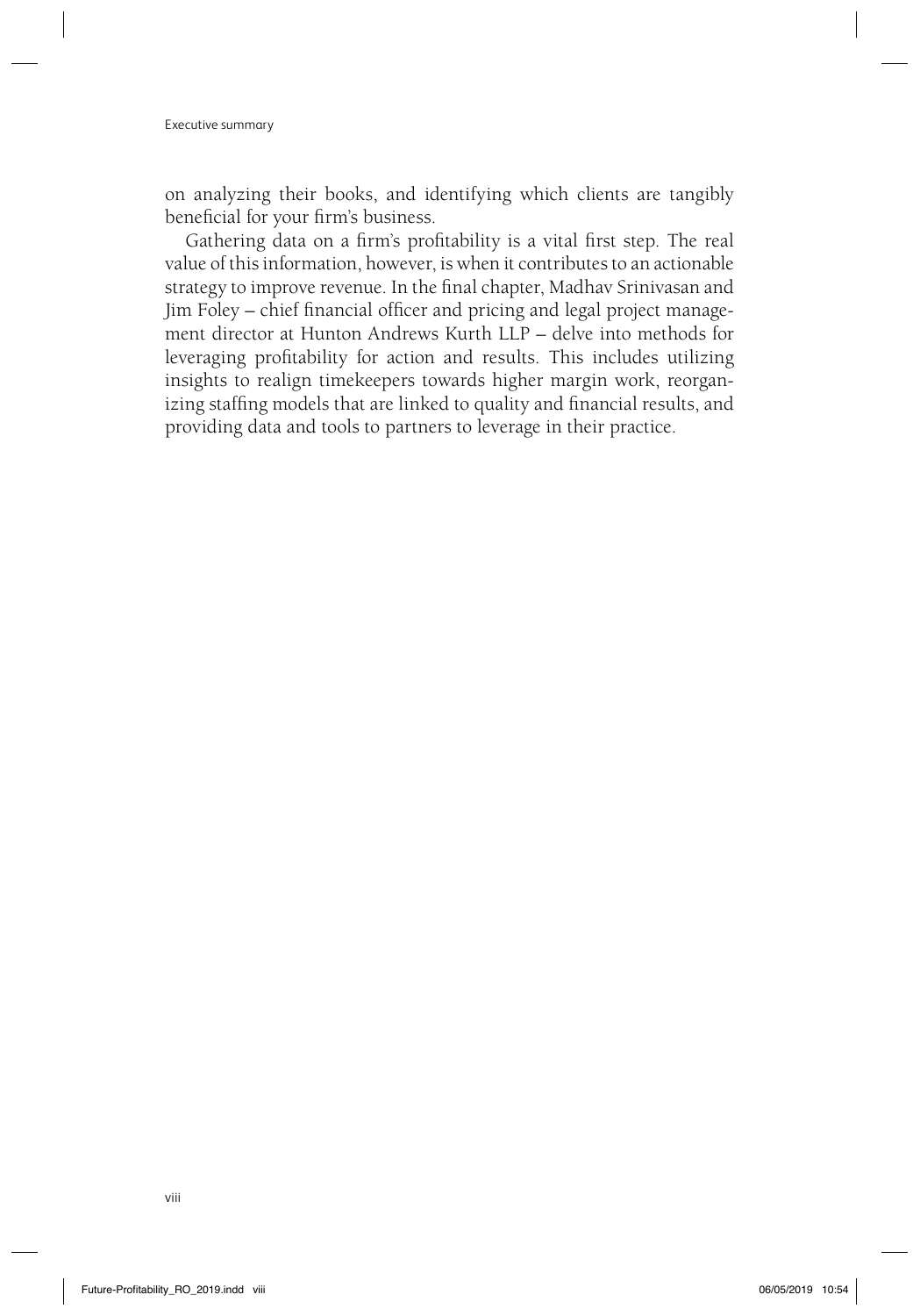## **About the authors**

**Timothy B Corcoran** is a keynote speaker, consultant, author, and legal commentator. With deep experience spanning two decades as a corporate executive, he guides law firm and law department leaders through the profi table disruption of outdated business models. As a change agent, Tim's focus is on helping law firms operationalize their strategy, profiting from experience through project management and process improvement. Between customized talks and strategic collaborations with other industry experts, including the Legal Lean Sigma Institute and The Tilt Institute, Tim offers a full suite of advisory services. His accolades include serving as 2014 President of the Legal Marketing Association, a fellow and trustee at the College of Law Practice Management, committee chair of the Association of Legal Administrators, and sought-after speaker and writer on topics related to the changing business of law. Tim also authors the widely-read *Corcoran's Business of Law* blog.

**James D Cotterman** is a principal with Altman Weil, Inc. He advises law firms on compensation, capital structure, and other economic issues, governance, management, and law firm merger assessments. Before joining Altman Weil in 1988, Mr Cotterman was manager of acquisitions for a public company in the healthcare industry, where he developed, evaluated, negotiated and integrated merger opportunities. Mr Cotterman is the author of *Cotterman on Compensation*, a blog on lawyer compensation and law firm finance. He is the lead author of the ABA book *Compensation Plans for Law Firms*, and is a member of the Board of Editors of *Accounting and Financial Planning for Law Firms*. He has been the supervising author for Matthew Bender's looseleaf text *How to Manage Your Law Office*. His writings have appeared in *The American Lawyer*, *The National Law Journal*, ABA's *Law Practice*, *International Law Firm Management* and many other publications. Mr Cotterman is a frequent speaker and lecturer, including presentations for annual and regional conferences of the American Bar Association and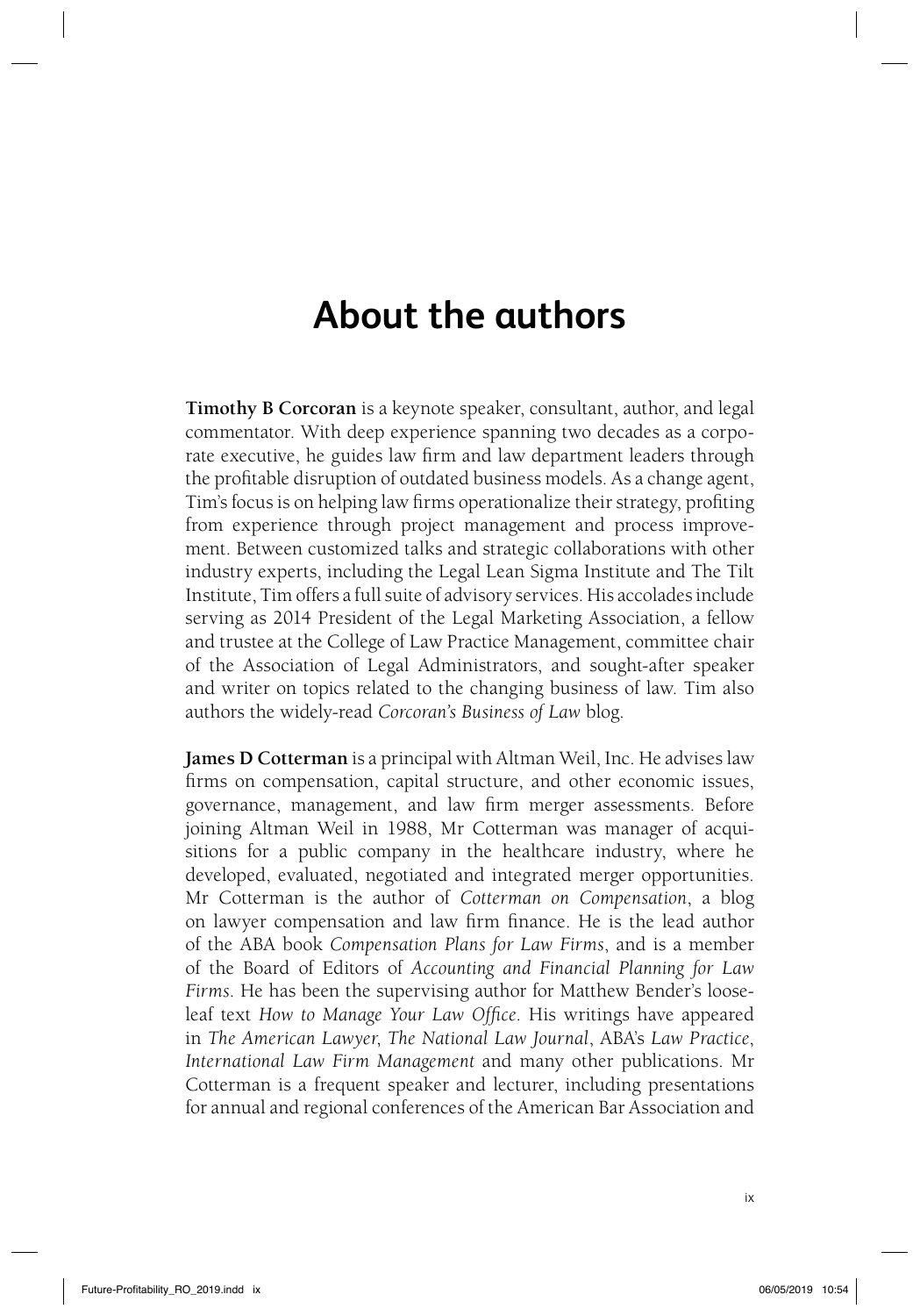About the authors

the Association of Legal Administrators, as well as numerous state and local Bar and ALA meetings. He is a fellow of the College of Law Practice Management.

**Dwight Floyd** is the chief pricing and value officer at Eversheds Sutherland (US) LLP. Dwight and his team work with Eversheds Sutherland attorneys and clients to provide superior value by developing and implementing creative pricing and service delivery strategies. Dwight is a former litigation partner and a biologist who brings a different approach to common challenges in the legal market. As in our natural ecosystem, he recognizes that everything in the legal ecosystem is connected to everything else. His challenge is discovering and revealing to attorneys and clients how those connections can benefit and sustain everyone involved while still conserving resources. Dwight is rated AV by Martindale-Hubbell and is an Accredited Legal Pricing Professional (ALPP) by the True Value Partnering Institute. He received his JD from the University of Virginia School of Law, his MS from Colorado State University, and his BS from Clemson University.

**Jim Foley** is the pricing and legal project management director at Hunton Andrews Kurth LLP, where he oversees the pricing, legal project management, matter analytics, business intake and conflicts areas. He has extensive experience in alternative fee arrangements (AFAs), legal project management (LPM), matter budgeting, law firm financial management, and financial analysis, and is a catalyst for change within the firm.

**Eugenia Frenzel** is the director of pricing and practice management economics at Perkins Coie LLP, focusing on forging and strengthening lasting client relationships through tailored pricing, effective matter management, and synergistic collaboration. She strives to deliver innovative business solutions to internal and external clients. With over 15 years of legal operations expertise at three AmLaw 50 firms, Eugenia is passionate about ensuring organizational strategic agility in today's fast paced and often volatile environment. Eugenia is an accredited legal pricing professional, a regular speaker at industry conferences, and a volunteer with ILTA. She is a licensed attorney and received her JD from Quinnipiac University School of Law; Eugenia received both her MS in Organizational Leadership and BS in Business from Mercy College.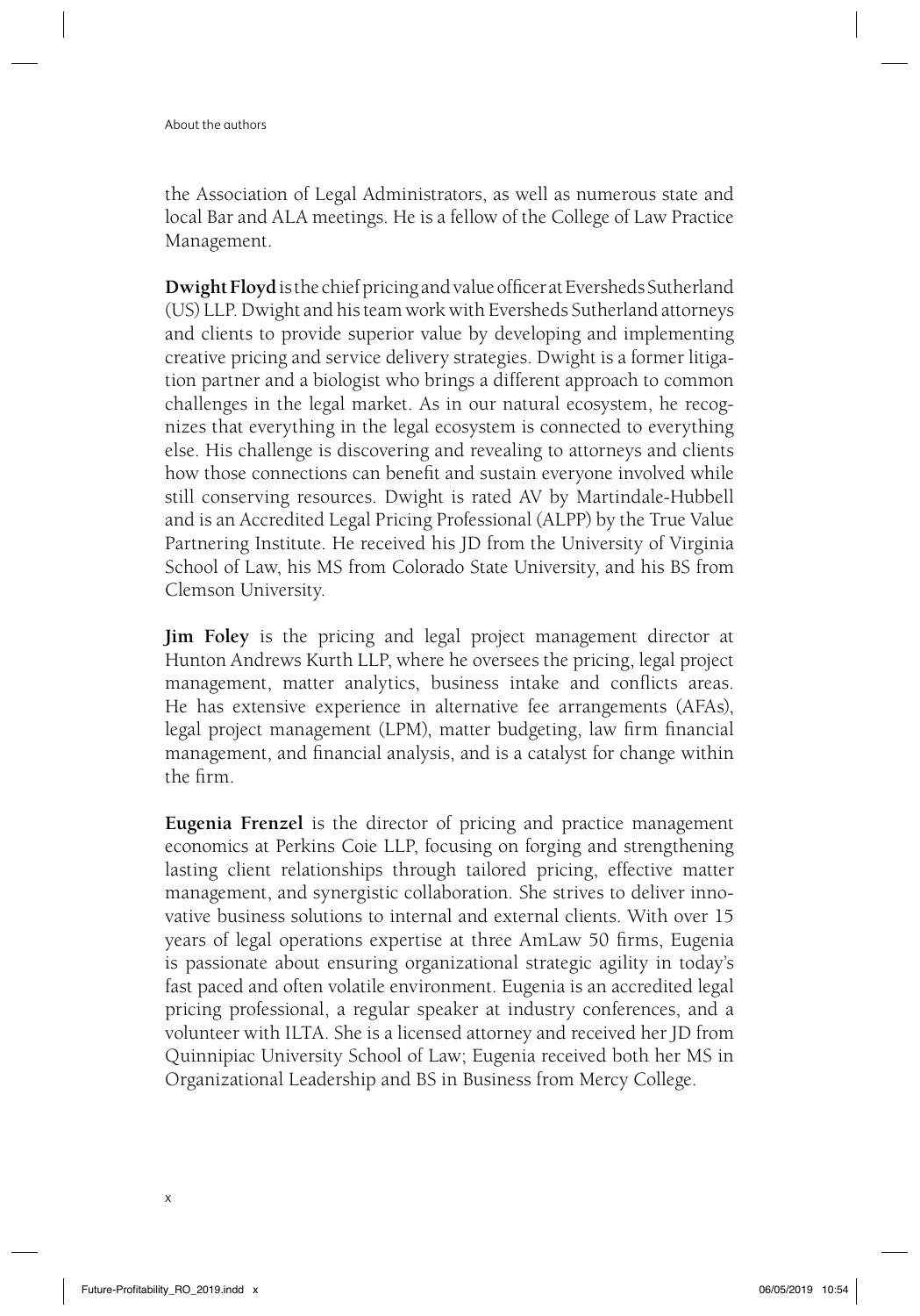Peter Lane Secor is the chief pricing officer at Pepper Hamilton LLP. Peter concentrates on legal project management with a focus on improving efficiencies through shared management responsibilities, strengthening communication, and making value transparent. His expertise includes client/matter profit analysis and providing partners with performance evaluations from a financial perspective.

**Ron Paquette** is the director of pricing at Akerman LLP, an Amlaw 100 firm with over 700 lawyers and professionals across 24 offices in the US. He has over 13 years of legal finance and client/matter profitability experience with prior roles as both a vendor/consultant and in-house at two other large law firms. His four years with Redwood Analytics were primarily spent focused on new analytic methodologies for the industry, exposing him to a wide array of approaches to client/matter profitability and their underlying strengths and weaknesses. He took this experience in-house, where he has implemented or improved profitability models in each firm. In his current role, Ron is rolling out profitability with the Akerman partnership while also implementing the required processes and disciplines for a robust and proactive pricing organization.

**Eddie Raychaudhuri** has over a decade of experience launching and implementing pricing and LPM initiatives at law firms, which has incorporates process improvement, practice innovation, alternative staffing, client fee negotiations, establishing profit methodologies, and developing fee arrangements and monitoring fee deals. Eddie has a proven track record of working with practice groups to optimize practice platforms, business performance, client relationships, and operations to achieve increased profitability and reduce institutional risks while maximizing client value. Eddie earned his JD/MBA from Case Western Reserve University School of Law and American University's Kogod School of Business.

**Madhav Srinivasan** is the chief financial officer at Hunton Andrews Kurth LLP, leading the global finance and pricing competencies. Madhav is an ALM Intelligence Fellow and also an adjunct faculty at Columbia Law School in New York and University of Texas at Austin School of Law.

**Thomas Van Der Moere** is the chief financial officer at Neal, Gerber & Eisenberg LLP, a Chicago-based law firm with over 140 lawyers, where he oversees the financial operations of the firm including the areas of